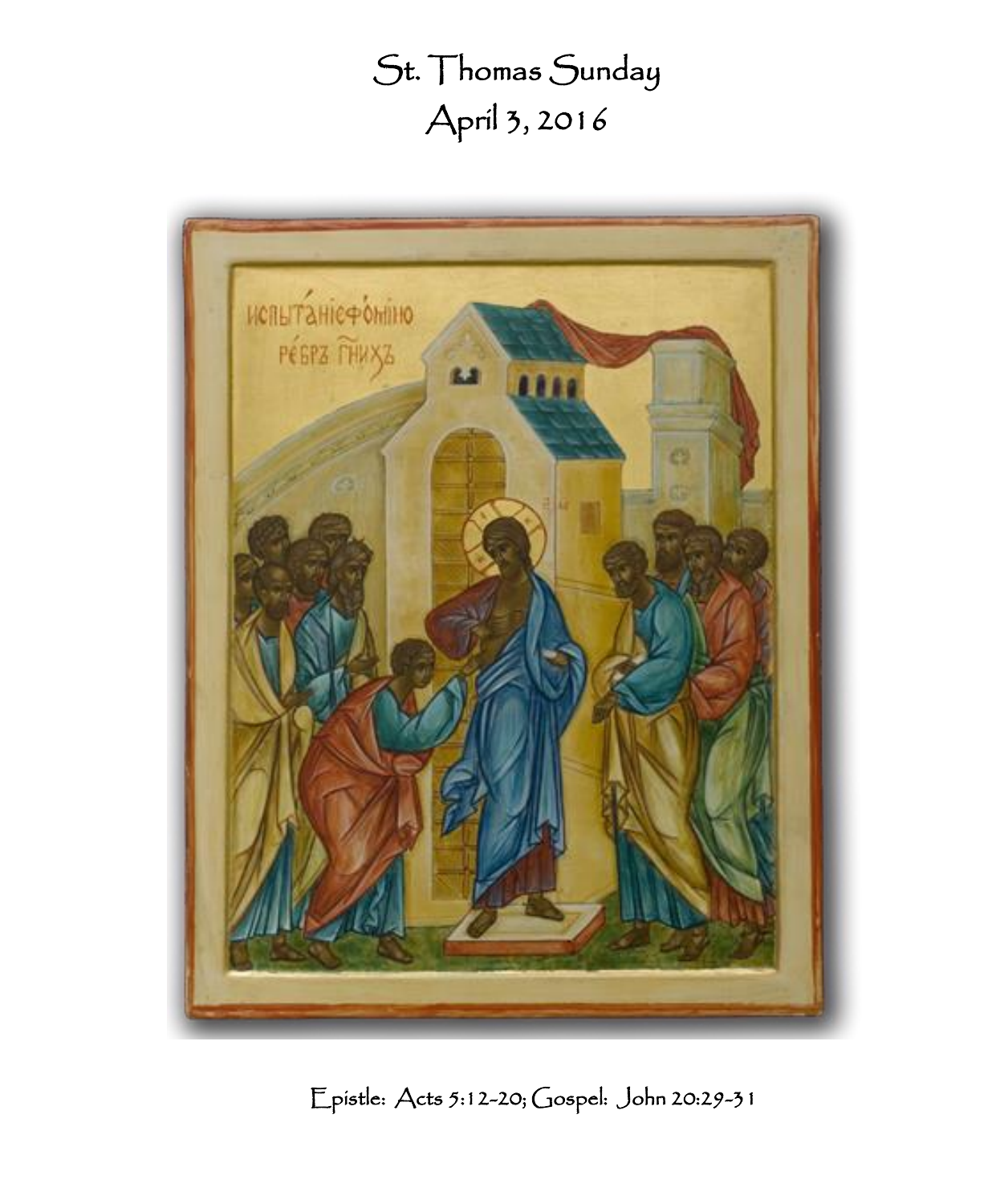## **Holy Protection of Mary Byzantine Catholic Eparchy of Phoenix Our Lady of Perpetual Help Byzantine Catholic Church Bishop: His Grace Gerald N. Dino**

abbaolph@gmail.com

Father Artur Bubnevych, Pastor Father Christopher Zugger (pastor emeritus) Rectory (505) 268-2877 (505) 256-1787 Frchris.zugger@gmail.com

> 1837 Alvarado Drive NE Albuquerque, New Mexico 87110 Parish Office: (505) 256-1539 Fax: (505) 256-1278 www.olphnm.org

#### **SCHEDULE**

**Sunday:** Rosary 8**:**30 am Matins & Confessions 9:00 am Divine Liturgy 10:00 am

**Saturday**: Great Vespers 5:00 pm Divine Liturgy 6:00 pm

**Weekday**:

Monday & Tuesday Divine Liturgy 9:00 am Wednesday OLPH Devotions 5:30 pm Divine Liturgy 6:00 pm Friday Divine Liturgy 6:00 pm

#### **OFFICE HOURS:**

Monday - Friday: 10:00 am – 4:00 pm Thursday OFF

**Parish Advisory Board Members:** Dorothy Curl, Dave Dark, Lubomyra Kmetyk, Brian Fitzpatrick, Harry DeLap, Dan Riley

**Parish Finance Council Members:** Matthew Blain & Eva Schuler

# **Confession Schedule (Mystery of Reconciliation):**

9:15-10:00 am on Sundays, before or after weekday Liturgies, or by appointment with Father

#### **Mysteries of Baptism/Chrismation/Eucharist:**

Must be arranged three months in advance. (Pre-Jordan requirement)

#### **Mystery of Crowning:**

Must be arranged six months in advance (Pre-Cana requirement)

**Sick and Shut-Ins:** It is the family's responsibility to notify the parish office when a parishioner is in the hospital or confined to home because of sickness or old age. Father will bring the confined person the Holy Mysteries on a regular basis. It is recommended that one receive the Anointing of the Sick before any major surgery. Please don't let the priest be last to know that someone is ill!

#### **Eastern Christian Formation Program**:

All grades meet every Sunday after Liturgy for 45 min

#### **Theosis:**

2<sup>nd</sup> & 4<sup>th</sup> Thursday Pot-luck dinner 6:00 pm Bible Study 7:00 pm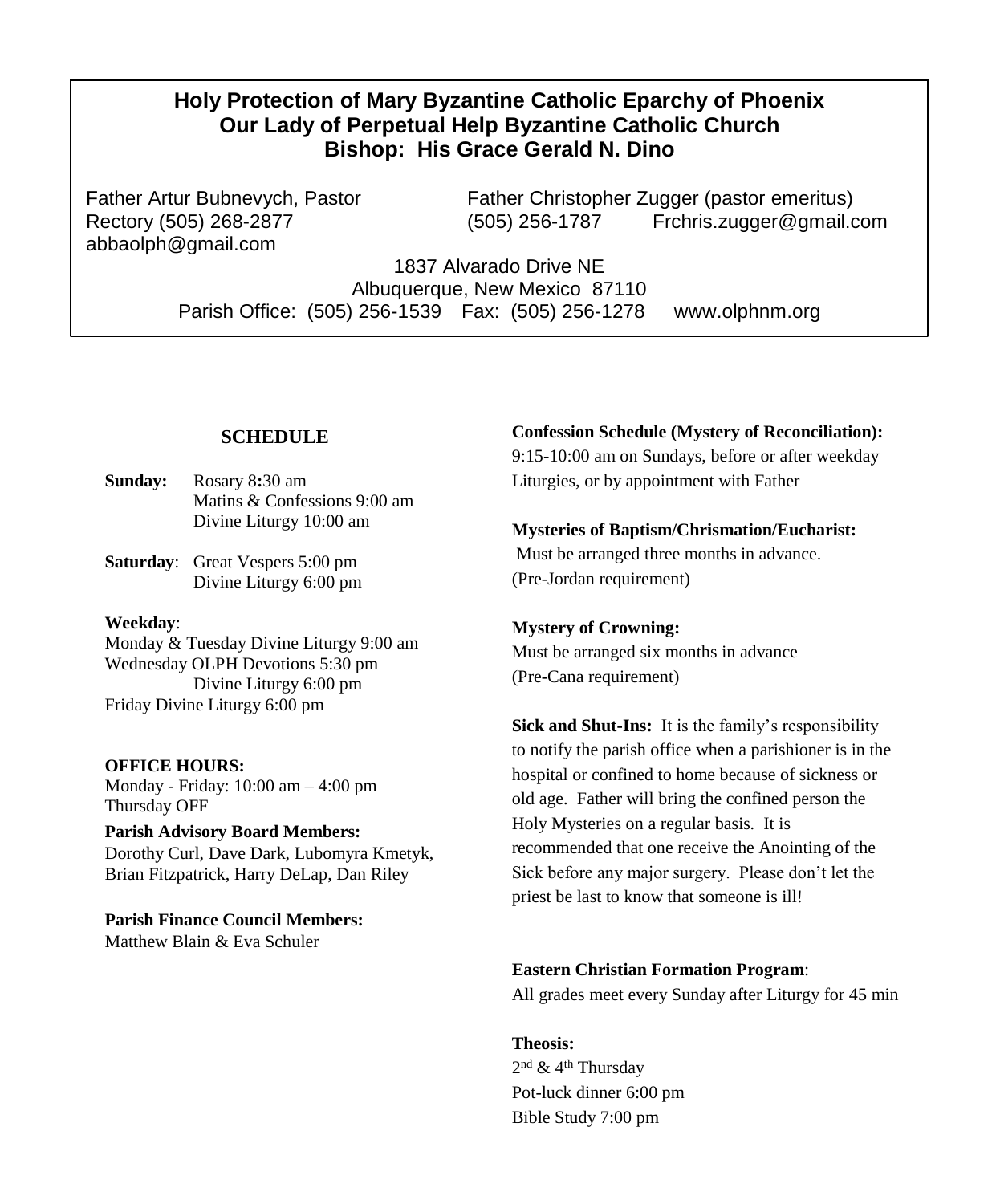## **Welcome to our Church! If you are looking for a spiritual home, contact Father Artur or the office staff for more information. God bless you.**

# **Today**

|                              | 8:30 am                                                                               | Rosary                                                                       |  |
|------------------------------|---------------------------------------------------------------------------------------|------------------------------------------------------------------------------|--|
|                              | $9:00$ am                                                                             | <b>Matins/ Confessions</b>                                                   |  |
|                              | 10:00 am                                                                              | Divine Liturgy for Parish Family & Friends                                   |  |
| <b>ECF Classes</b>           |                                                                                       | Fr. Chris: +Michele Koetter by M/M Sven Svensson                             |  |
|                              | 3:30 pm                                                                               | Chaplet of Divine Mercy, Litany of Mercy, Akathist                           |  |
|                              |                                                                                       | to the All-Merciful Lord                                                     |  |
| <b>Monday</b>                | Joseph & George Venerables                                                            |                                                                              |  |
| <b>April 4</b>               | Epistle: Acts 3:19-26; Gospel: John 2:1-11                                            |                                                                              |  |
|                              | $9:00$ am                                                                             | Divine Liturgy Blessing on Ann Rajala                                        |  |
|                              | 7:00 pm                                                                               | Knights of Columbus meeting                                                  |  |
| Tuesday                      | Theodulus, Agathopodes & Others Martyrs<br>Epistle: Acts 4:1-10; Gospel: John 3:16-21 |                                                                              |  |
| April 5                      |                                                                                       |                                                                              |  |
|                              | $9:00$ am                                                                             | Divine Liturgy Blessing on Danovich Family                                   |  |
|                              | $6:15$ pm                                                                             | CAFE meeting at UNM                                                          |  |
| Wednesday                    | Death of Methodius Apostle to the Slavs                                               |                                                                              |  |
| April 6                      |                                                                                       | Epistle: Hebrews 8:3-6; Gospel: Matthew 5:14-19                              |  |
|                              | 5:30 pm                                                                               | <b>OLPH Devotions</b>                                                        |  |
|                              | 6:00 pm                                                                               | Divine Liturgy Blessing on Riley Family                                      |  |
|                              |                                                                                       | Fr. Chris: +Roy Smith by M/M Sven Svensson                                   |  |
| <b>Thursday</b>              | <b>George of Mitylene Bishop</b>                                                      |                                                                              |  |
| <b>April 7</b>               |                                                                                       | Epistle: Acts 4:23-31; Gospel: John 5:24-30                                  |  |
|                              |                                                                                       | Father's Day Off                                                             |  |
| <b>Friday</b>                | <b>Herodian &amp; Others Apostles</b>                                                 |                                                                              |  |
| April 8<br><b>Abstinence</b> | Epistle: Acts 5:1-11; Gospel: John 5:30-6:2                                           |                                                                              |  |
|                              | $6:00$ pm                                                                             | Divine Liturgy +Paul Gutierrez by Debbie Sanchez<br>Fr. Chris: +Fr. Wes Izer |  |
| <b>Saturday</b>              | <b>Eupsychius Martyr</b>                                                              |                                                                              |  |
| <b>April 9</b>               | Epistle: Acts 5:21-33; Gospel: John 6:14-27                                           |                                                                              |  |
|                              | $10:00$ am                                                                            | <b>Catechetical Workshop</b>                                                 |  |
|                              |                                                                                       |                                                                              |  |
| <b>Sunday</b>                | <b>Sunday of the Ointment-Bearers</b><br>Epistle: Acts 6:1-7; Gospel: Mark 15:43-16   |                                                                              |  |
| April 10                     |                                                                                       |                                                                              |  |
|                              | 5:00 pm                                                                               | <b>Great Vespers</b>                                                         |  |
|                              | $6:00$ pm                                                                             | Divine Liturgy; +Keenan Alan by Jilek Family                                 |  |
|                              |                                                                                       |                                                                              |  |
|                              | 8:30 am                                                                               | Rosary                                                                       |  |
|                              | $9:00$ am                                                                             | Matins/Confessions                                                           |  |
|                              | 10:00 am                                                                              | Divine Liturgy for Parish Family, Benefactors &                              |  |
| <b>ECF Classes</b>           |                                                                                       | Friends                                                                      |  |
|                              |                                                                                       | Fr. Chris: +Roy Smith by Janis Buckingham                                    |  |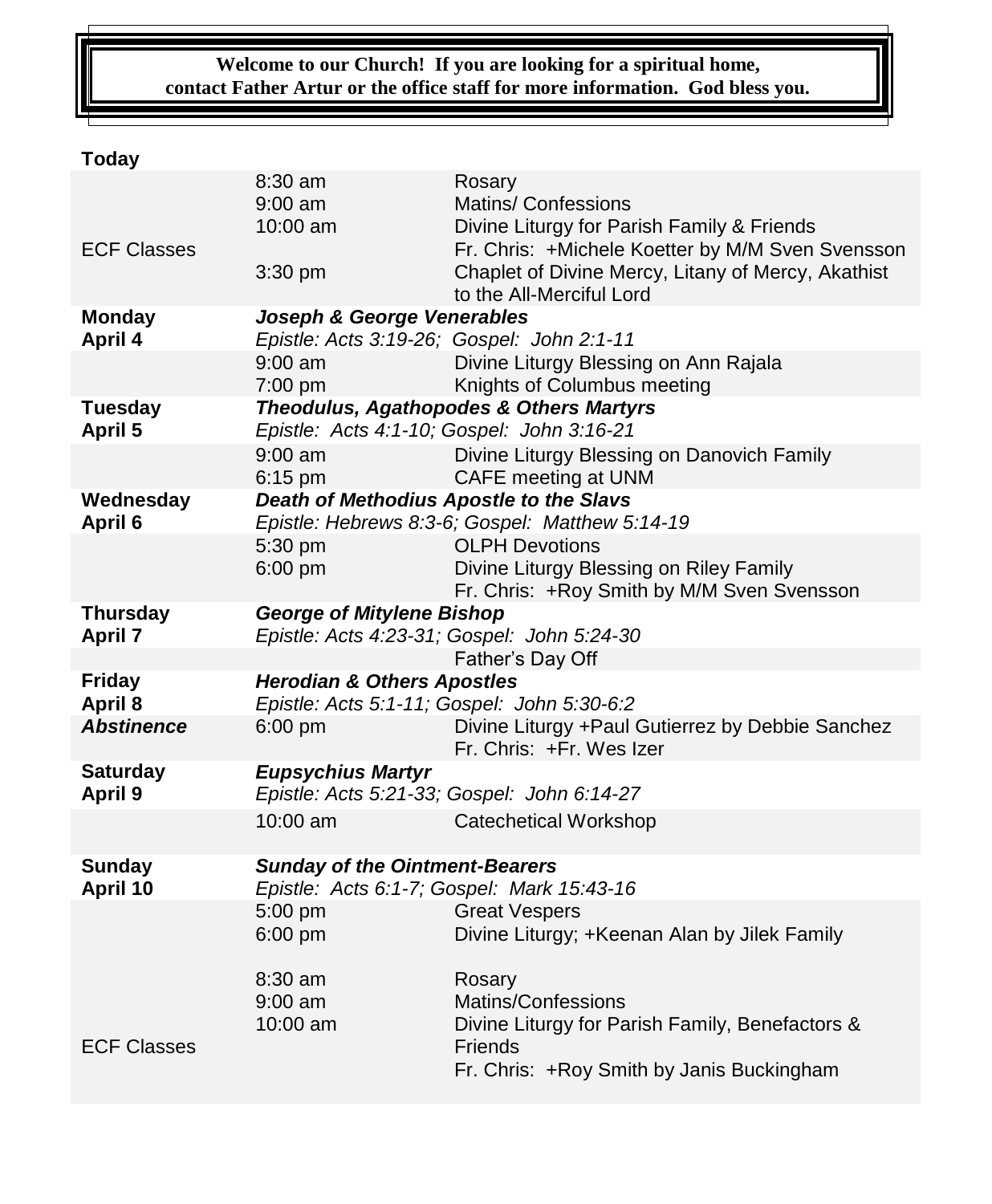*Physician and Help of those in sickness, Redeemer and Savior of the infirm; O Master and Lord of all, grant healing to your servants. Be clement, show mercy to those who have sinned much, and deliver them, O Christ, from their Iniquities, that they may glorify Your might divine!*

Fr. Julian Gnall Paola Terlaza William Frank Stephen Horner Henry Zugger Joseph Koetter Katrina Anderson **John & Margie Disque** Mary Nell Preisler Lilllian Murphy **Phillip Fall** Mike Harahuc Marilyn Fore Laura Dominguez Robert Zadel Demetrius Yackanich **Olga Bodnar** Nathan Barkocy Sven & Barbara Svensson Frances Brannan Jack & Lorraine Hubbell Jenny Ford Joe & Mary Ann Kosty Heather Mattax Robert Hasaka Jordan Smith Larry Bennett Threima Leech Maggie Batsel Pricilla Hughes Sharif Rabadi

- 
- Abraham Haddad John Deflice Quintin Santamaria & Family

Prayers in honor of and to the Blessed Virgin are a powerful weapon against sin, and for healing. Glorious Mysteries are recited from Easter Sunday until All Saints Sunday.

*If you recite the Rosary at home, please offer these intentions, and join us on Sunday at 8:30*  am. Those who recite the Akathist to the Mother of God or the Rosary receive a partial *indulgence when they do so in private, plenary indulgence when they do so as a group*

## *Intentions of the Rosary*

 **st Decade:** Help for persecuted Catholics, especially in communist and Islamic states **nd Decade:** Spiritual and physical growth of our parish and the Byzantine Catholic Church **rd Decade**: Increase in vocations to priesthood, diaconate, and consecrated life to serve the Byzantine Catholic Church **th Decade**: Repose of the souls who have no one praying for them

**5 th Decade**: Healing of the sick in body, mind and soul

# *Holy Father's Intentions for April*

**Universal**: That people may learn to respect creation and care for it as a gift of God.

**Evangelization**: That persecuted Christians may feel the consoling presence of the Risen Lord and the solidarity of all the Church.

.



**Vocation Icon Today: Brewer Next Sunday: Riley**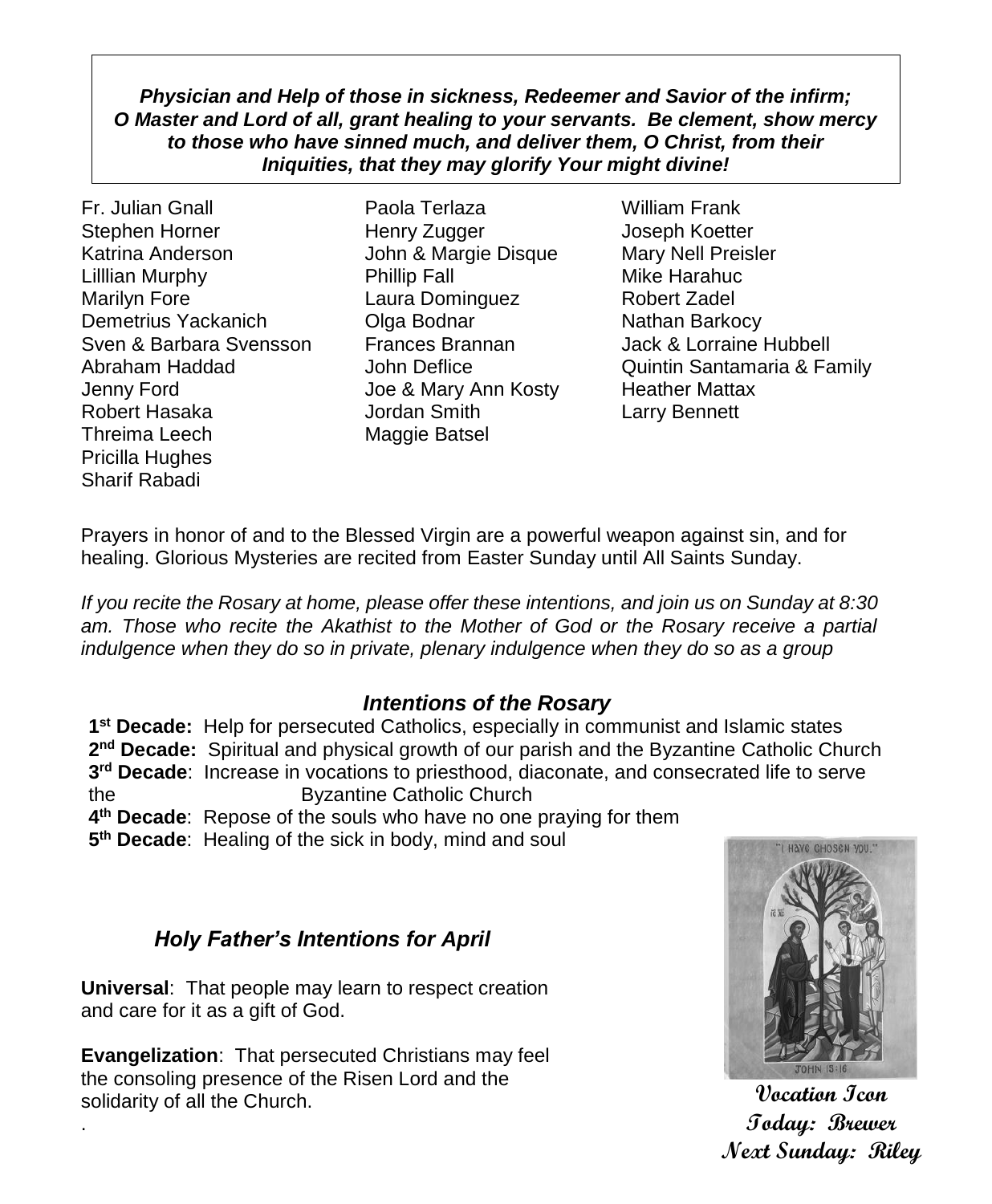celebration: cantors, choir, altar servers, OLPHelpers who planted the flower beds, those who set<br>up and desergied the shugh and Tamb of Our Lard, kitchen belpare, effice werkers and anyone wa ap and decorated in **Thank You** to all of the people who worked so hard to make Holy Week and Pascha a special up and decorated the church and Tomb of Our Lord, kitchen helpers, office workers and anyone we

Special thanks to **Tom Plut** for cleaning the church after Easter Liturgy and blessing of baskets.

We are a wonderful parish, and one of the very best in the Byzantine Catholic Church - Thank you all and may the Risen Lord bless you always.

**Please plan to attend** and hear the Catholic Conference speaker, Sister Ann Shields this April 22nd and 23<sup>rd</sup> at Annunciation Catholic Parish. Sr. Ann is a well-known, international speaker and author of many books. She also shares daily inspiration and Bible teaching on her radio program, "Food for the Journey". After many years as a religious sister, Sr. Ann also helped establish a new community of sisters in Southeast Michigan called The Servants of God's Love.

God has used her in many ways to inspire and strengthen those seeking deeper discipleship and relationship with Christ. You won't want to miss this extraordinary event. Friday night session starts at 7 PM, Saturday morning at 10 AM. Refreshments will be provided. See flyers in the foyer for more information.

| <b>DATE</b><br>April 10                                                                                                                                                                                | <b>READER</b><br>Jose Salazar | <b>TROJCA</b><br>Olga Youssef | <b>GREETER</b><br>Samia Rabadi | <b>HOST</b><br><b>OLPHelpers</b> |  |
|--------------------------------------------------------------------------------------------------------------------------------------------------------------------------------------------------------|-------------------------------|-------------------------------|--------------------------------|----------------------------------|--|
| Barbara's Hall Report:                                                                                                                                                                                 |                               |                               |                                |                                  |  |
| Thanks to everyone who brought food or shared their blessed basket on Easter.<br>We had lots of delicious food to eat! And a shout out to Savannah for making<br>those delicious potato pancakes. Yum! |                               |                               |                                |                                  |  |
| So now that Easter is over, there are plenty of sign-ups for spring and into summer!                                                                                                                   |                               |                               |                                |                                  |  |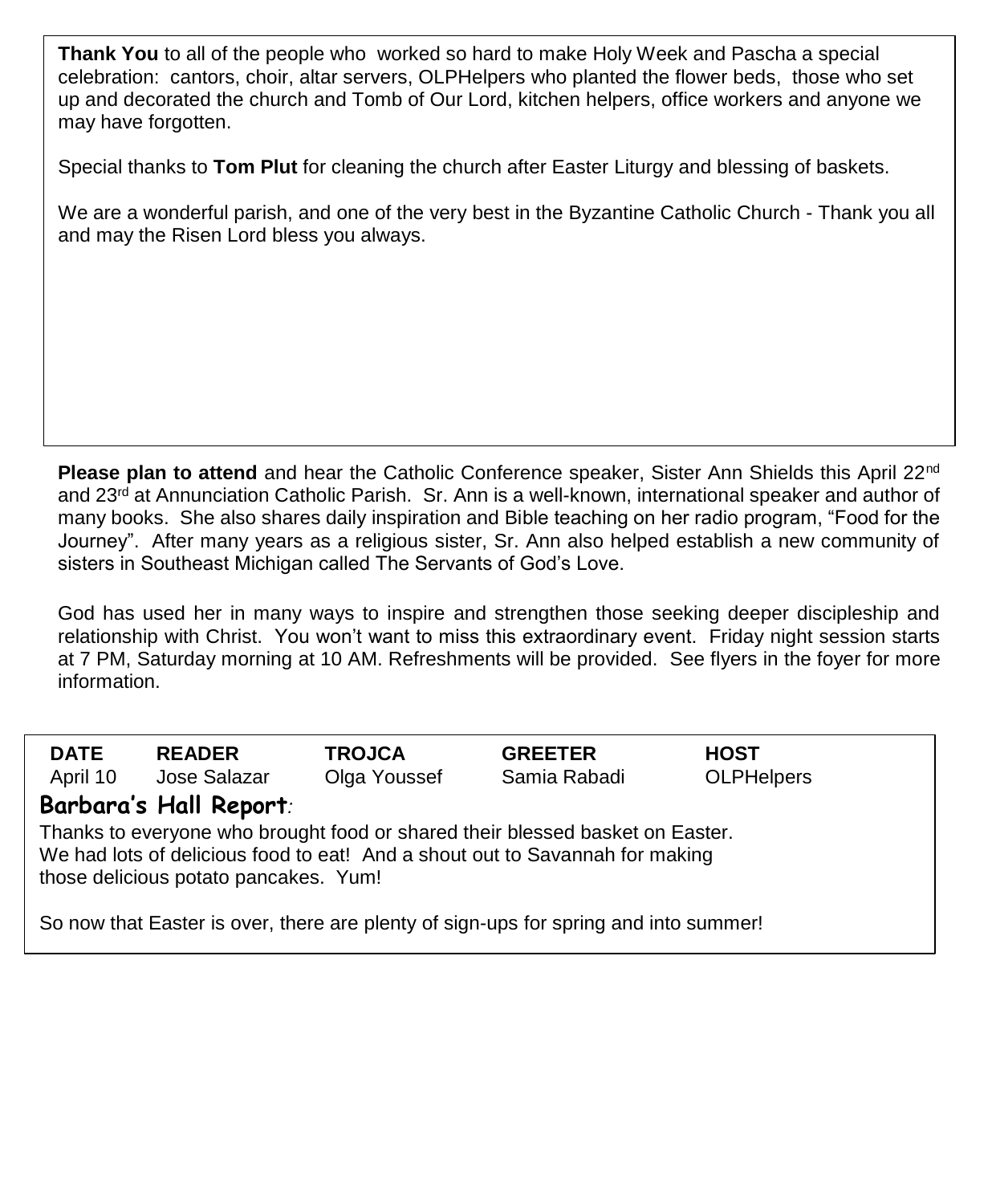|  | Coming Events-Mark Your Calendars Now! |  |  |  |
|--|----------------------------------------|--|--|--|
|--|----------------------------------------|--|--|--|

| Tuesday, April 5, 12, 19, 26 | 6:15 pm CAFE meeting at UNM                            |
|------------------------------|--------------------------------------------------------|
| Thursday, April 14, 28       | 6:00 pm pot luck dinner<br>7:00 pm THEOSIS bible study |
| Wednesday, April 20          | 6:00 pm Vesper Divine Liturgy—Mid Pentecost            |
| Friday, April 22             | 6:00 pm Vesper Divine Liturgy—St. George               |

**Divine Mercy Sunday**. Three churches have designated Doors of Mercy in Albuquerque: *Shrine of St. Therese, Shrine of St. Bernadette and Santuario de San Martin de Porres.*

You can also go to Santa Fe to go through the door in the Cathedral-Basilica. At any of these you can receive the plenary indulgence (remission of temporal punishment due to sin) for yourself or a deceased loved one.

You must be in a state of grace at the time; pray for the Holy Father's intentions; receive Holy Communion within several days of completing your pilgrimage through the Door. The indulgence can be received only once per day. The Jubilee Year of Mercy ends on November 20th.

**In the bookstore:** *Saint Josaphat Kuntsevych: Apostle of Unity* - a very good biography of this holy bishop who preached the union of Churches so well that he was called the Thief of Souls by the Orthodox. He also protected the Byzantine Catholics from being pressured to become Latin Catholics. He was a devout boy who grew to be a great monk and bishop. Cost: \$30.00

### **FRIAR'S NEEDS:**

The canned goods collection will be on Sunday, April 10 and NOT April 3. Please bring following items: Urgent need for powdered coffee creamer Men's undershirts; garlic powder, cumin, chili powder, hats, to-go-boxes, powdered drink mixes, hot sauce Thank you for your generosity!

# **State Fair 2016**

In recent 6 years OLPH participated in annual Sate Fair. The Fair runs September 10-20 and we have two booths in the Lujan Exhibit Hall at an excellent location where everyone has to pass by us. Usually we set up an icon and book store, put out pamphlets about our parish, the Byzantine Catholic Church and the Catholic Faith and provide a space for Confessions to be heard by either our own priests or the Friars of the Renewal.

Last year we had a great set up and a smooth run of our booths thanks to Dave Dark and his committee of volunteers that worked very hard in order to make this project a success!!! To organize it this year **we need a NEW chairman and a committee** and of course volunteers to set up and work there every day. The fair is open 10am-10pm every day. Entry fees and passes for workers come to \$4,500.00. It can be a great event for outreach, evangelization and sales of items from the book store. But it takes YOU to make it happen! Anyone interested in a chairman position for this year, please see Fr Artur. If we do not have enough support, we do not go for it. Amen.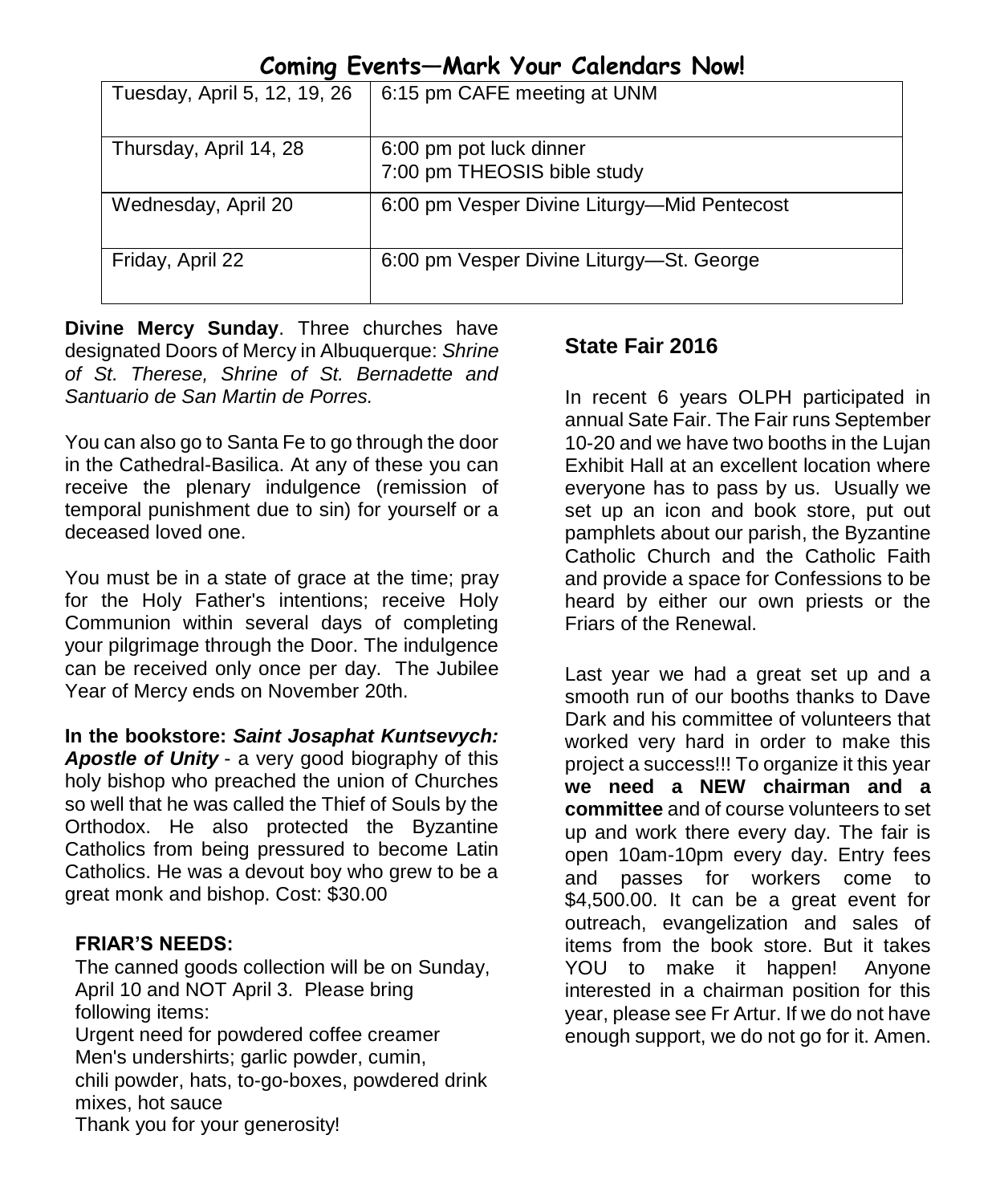**THOMAS SUNDAY** - Today we commemorate the **appearance of Jesus to Saint Thomas** on the 8th day after the Resurrection. Our Lord shows that His body is a real one, and still has the five wounds on it. This leads Thomas to the great statement of faith: My Lord and My God! He recognizes that Jesus is more than the Messiah - He is divine as well as human. We know that he **founded the Church in India**.

Sailing with the Roman fleet eastward on the annual trade voyage, Thomas founded a string of seven churches on the west coast and one on the southeast coast of the Indian subcontinent. To this day, the faithful of the ancient Churches there are known as Thomas Christians. Thomas was killed in 78 AD by a Hindu who thrust a spear into him. Persian Christians built a shrine over his tomb, which was replaced with a Gothicstyle Latin rite church in 1806.

**Thomas Christians** are the spiritual descendants of the missionary work of Thomas and of Syriac immigrants who followed him. When the Portuguese conquered India's west coast, the Latin hierarchy interfered with this ancient Syriac Church, imposing Latin practices and discarding centuries-old ones. The result was a permanent rupture into Catholic, Jacobite, and Church of the East Churches, following the East or West Syriac rites.

**What is the Artos and why is it eaten today?** During Bright Week, the blessed bread, covered with an icon of the Resurrection, remains on the Tetrapod or the Grave until the Sunday after Easter (St. Thomas Sunday), when the Artos is distributed to the faithful. According to the old custom, the Artos was distributed on the Saturday of Bright Week after the Holy Liturgy with the prayer, "this bread may be for the health and sanctification of the soul of him who eats of it." In the former centuries the faithful would preserve little pieces of bread for those who were seriously ill or in danger of death and unable to receive Holy Communion.

The Artos reminds the faithful that Christ came from Heaven to Earth, took on a human body, suffered for us, was crucified, and on the third day arose from the dead to be with us always to the end of the world. Our Lord said of Himself: "I am the living bread who came down from Heaven"(John 6:51).

It also reminds us of His appearance to the Disciples after the Resurrection, when He blessed the food and did eat of it with them. Again we are reminded of His words to the disciples Lucas and Cleophas on their way to the village of Emmaus when He interpreted the Scriptures in regard to things referring to Himself, and they recognized Him when He reclined at the table with them, and He "took bread and blessed, and broke" and began handing it to them. (Luke 24:27-35). It is again blessed, with a different prayer on the Saturday vespers following Easter. It is broken and distributed to those present.